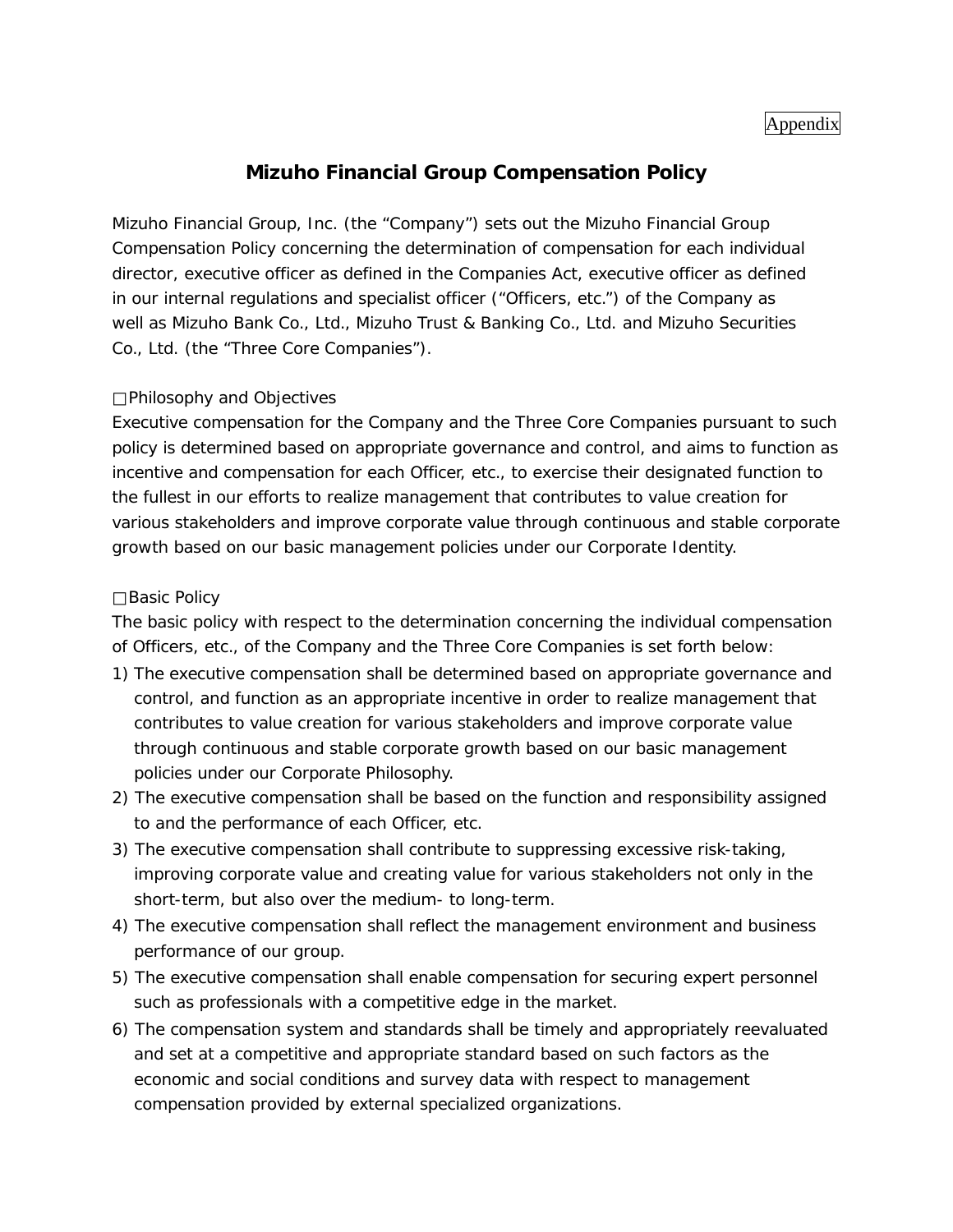7) Regulations and guidelines, etc., concerning executive compensation, both in Japan and overseas, shall be complied with.

Compensation System

- 1. Compensation for Officers, etc., shall, in principle, consist of a "Basic Salary," "Performance Payment" and "Stock Compensation."
	- 1) "Basic Salaries" shall factor in the function and responsibility of each Officer, etc., in addition to the standard amount for each position and payment will be made monthly in cash.
	- 2) "Performance Payments" shall be made as a monetary incentive for Officers, etc., to achieve the annual budget and as compensation for their achievement. The payment thereof shall reflect our group-wide results of operations, the results of organizations (our in-house companies and units, etc.) that each Officer, etc., is in charge of and the performance or each Officer, etc., in addition to the standard amount for each position. A system shall be adopted which, based on resolution by the Compensation Committee, etc., enables certain amount of deferred payments of the performance payments over three years, as well as a decrease or forfeiture of the deferred amount depending on performance, etc., of the company or the individual.
	- 3) "Stock Compensation" shall be paid in the form of shares of common stock of the Company consisting of "Stock Compensation I" and "Stock Compensation II," (together "Stock Compensation I and II") acquired from the stock market through a trust with an aim to align the interests of Officers, etc., with those of the shareholders and increase the incentive to enhance corporate value.
		- (a) "Stock Compensation I" shall be paid at the time of retirement of each Officer, etc., in the form of shares of common stock of the Company calculated based on each position. A system shall be adopted which enables a decrease or forfeiture of the amount by resolution of the Compensation Committee, etc., depending on performance of the company or the individual.
		- (b) "Stock Compensation II" shall be paid in accordance with our group-wide results of operations, the results of organizations (our in-house companies and units, etc.) that each Officer, etc., is in charge of and the performance of each Officer, etc., in addition to the standard amount for each position. A system shall be adopted which enables the entire amount of deferred payments over three years, as well as a decrease or forfeiture of the deferred amount by resolution of the Compensation Committee, etc., depending on performance of the company or the individual.
- 2. Among the Officers, etc., the compensation system for the directors, the executive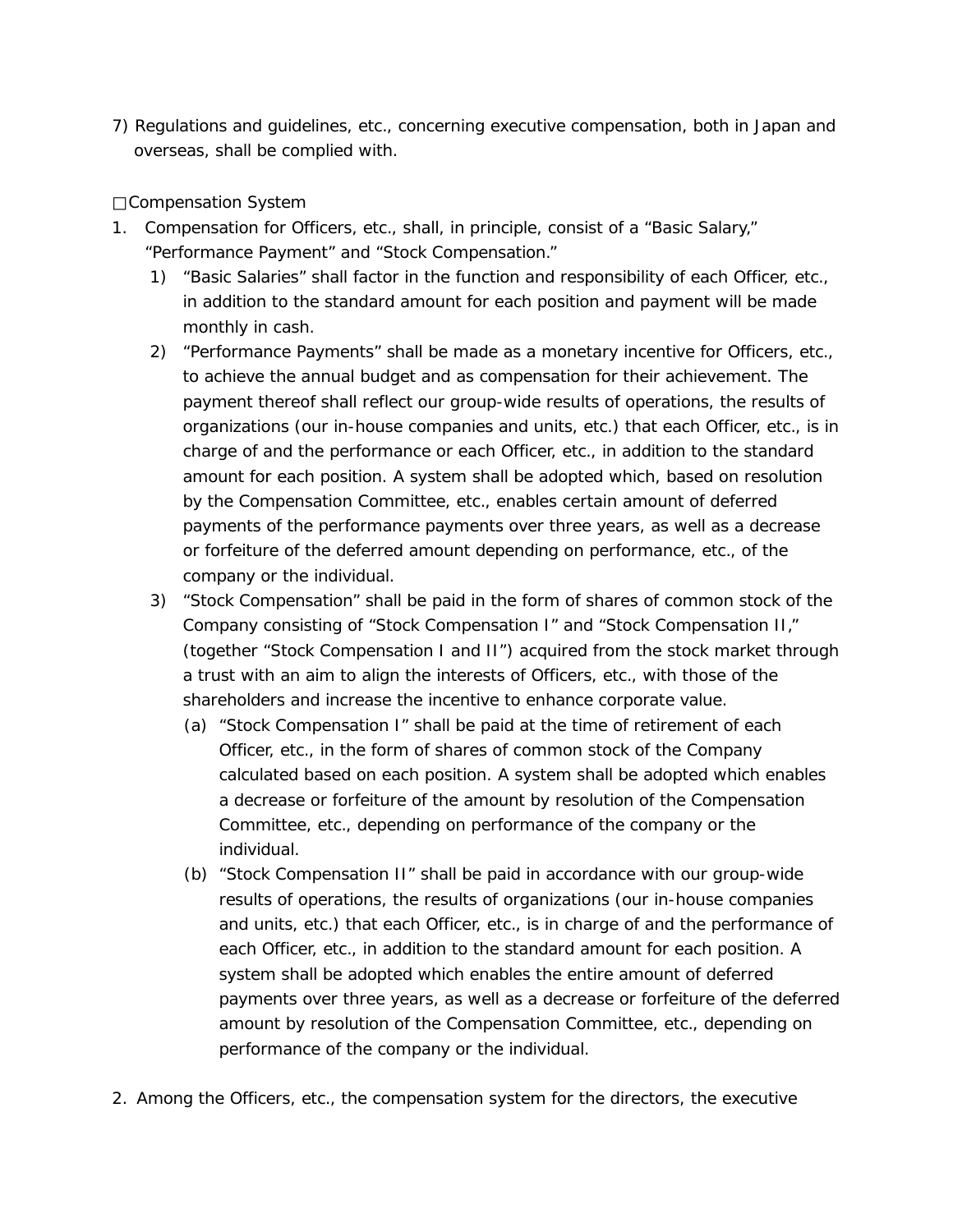officers as defined in the Companies Act, the executive officers as defined in our internal regulations and the specialist officers responsible for business execution (the "Officers Responsible for Business Execution") shall be separate from the compensation system for the directors responsible for management supervision ("Non-Executive Officers Responsible for Management Supervision").

- 1) The basic compensation system for Officers Responsible for Business Execution shall be a "Basic Salary," "Performance Payment" and "Stock Compensation I and II."
	- (a) The composition of the compensation shall, in principle, be 50%, 17.5% and 32.5% for "Basic Salary," "Performance Payment" and "Stock Compensation I and II" respectively.
	- (b) The upper limit of "Performance Payment" and "Stock Compensation II" shall be decided\* in accordance with our annual group-wide results of operations taking into account the traits of our business activities as a Financial Services Group. The payment to each officer shall reflect the performance of each officer and the results of organizations (our in-house companies and units, etc.) that each Officer, etc., is in charge of, and be, in principle, within the range of 0% to 150% of the standard amount for each position. \*The amount of funds for "Performance Payment" and "Stock Compensation II" is decided for each fiscal year by multiplying the standard amount for each position in a respective year with the total number of officers in that year and a coefficient based on the result from the fiscal year's results of operations. The evaluation metric for this coefficient is decided by setting metrics based on our Consolidated Net Business Profits, and using such evaluation metrics for the reference year and the current fiscal year (provided that, for Mizuho Securities Co., Ltd., the system is linked to Ordinary Income, which is a metric that is equivalent to Consolidated Net Business Profits based on the traits of business activities and financial structure of securities companies).
- 2) The compensation for Non-Executive Officers Responsible for Management Supervision, in principle, shall be in the form of fixed compensation from the perspective of ensuring the effectiveness of the supervisory function. The compensation system shall consist of "Basic Salaries" and "Stock Compensation" and the composition shall, in principle, be 85% and 15% for "Basic Salaries" and "Stock Compensation," respectively.
- 3. There are cases where compensation for some personnel, including those officers recruited locally in countries other than Japan, may be designed individually in compliance with local compensation regulations while taking into consideration local compensation practices and the responsibilities, business characteristics and market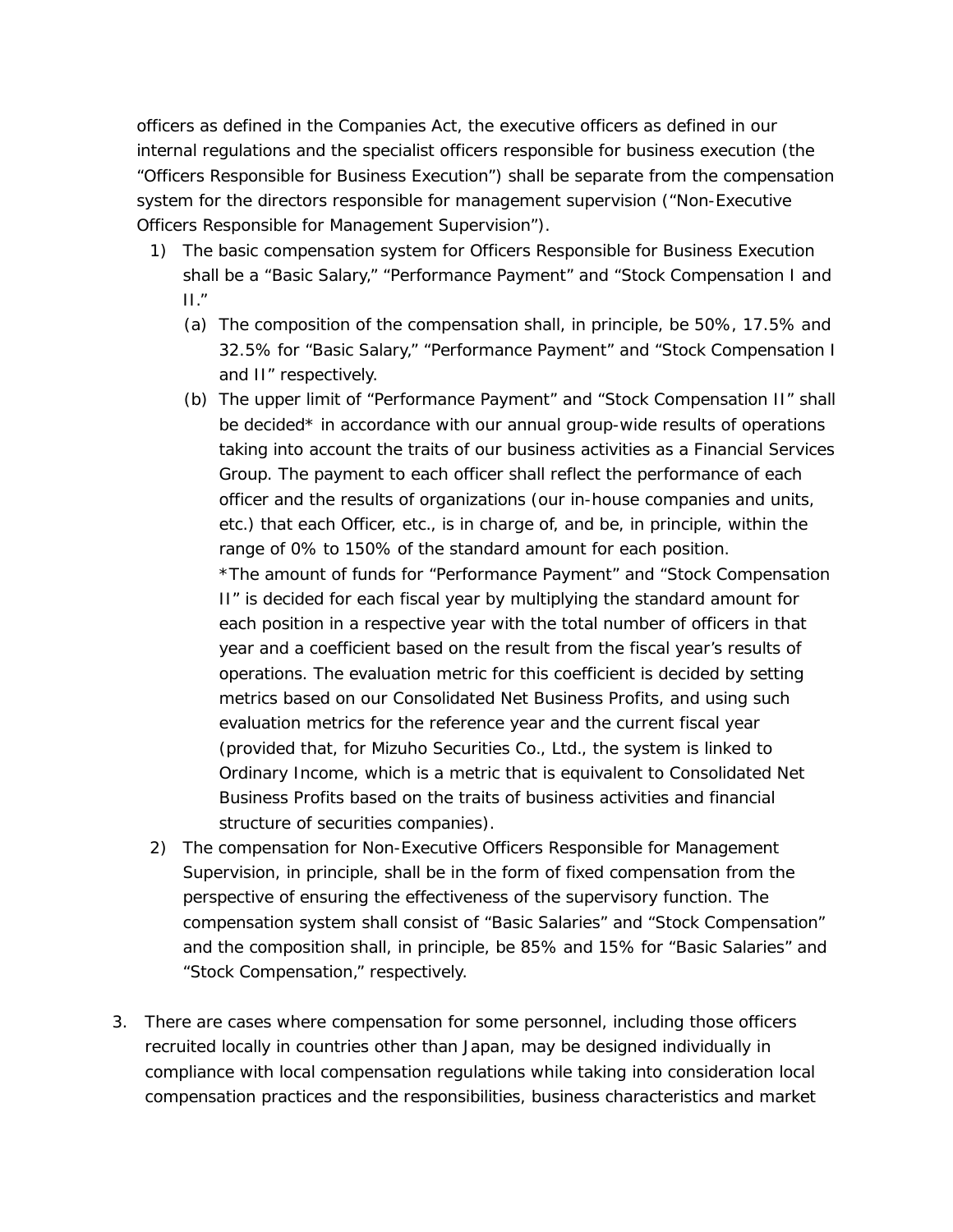value, etc., of each respective officer.

For cases where compensation is designed individually, payment of compensation is also made in accordance with the performance of the company or the individual. Payment of compensation is designed to avoid excessive risk-taking through a system which enables certain amount or a portion of deferred payments and non-monetary payments such as stock, as well as a decrease or forfeiture of the deferred amount depending on the performance, etc., of the company or the individual.

Compensation Determination Process

- 1. The Compensation Committee shall determine the determination policy of executive compensation for the Company and the Three Core Companies and the executive compensation system including the compensation system set out in "Compensation System" in order to effectively secure the transparency and objectivity of compensation, etc., for individual Officers, etc. In addition, the Compensation Committee shall determine the compensation for each individual director and executive officer as defined in the Companies Act of the Company; and approve at the Company the compensation of each individual director of the Three Core Companies.
- 2. The President & CEO, pursuant to this policy and regulations and detailed rules, etc., shall determine the compensation for each executive officer as defined in our internal regulations and specialist officer of the Company; and approve at the Company the compensation of each individual executive officer and specialist officer of the Three Core Companies.
- 3. The Compensation Committee shall verify the validity of the compensation system and standards based on economic and social conditions and survey data with respect to management compensation provided by external specialized organizations.
- 4. All members of the Compensation Committee shall be appointed from among outside directors (or at least non-executive directors) and the Chairman thereof shall be an outside director.
- 5. The Compensation Committee may have officers who are not members of the committee (including officers of the Three Core Companies) such as the President & CEO and external experts, etc., attend its meetings and provide their opinion in order to facilitate adequate and appropriate discussions and determinations.

Revision and Abolishment of the Policy Revision and abolishment of the Policy shall be resolved by the Compensation Committee of the Company.